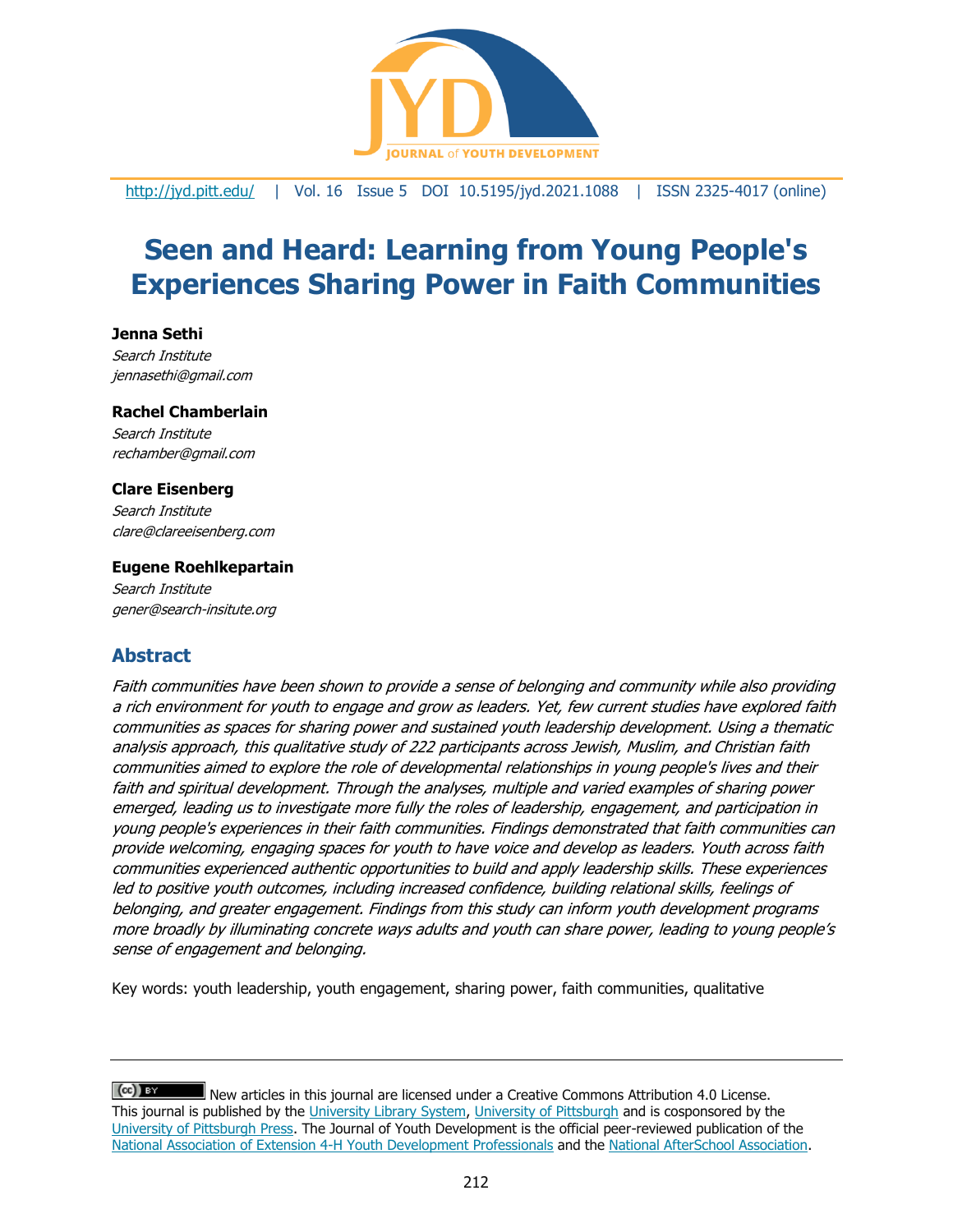# **Introduction**

Youth leadership, engagement, and participation are core principles of youth development, providing the foundation for youth and adults to share power. Opportunities for leadership, engagement, and participation often happen in both academic and nonacademic out-of-school time settings. These principles of participation, engagement, and leadership are associated with positive outcomes for youth with a diverse range of backgrounds and identities (Bundick, 2011; Eccles & Gootman, 2002; Larson, 2000; Mahoney & Vest, 2012; Marsh & Kleitman, 2002).

Conceptualizations of leadership, engagement, and participation include program elements and practices that allow youth to experience a sense of competence, purpose, and efficacy (Dawes & Larson 2011); intrinsic motivation (Anderson & Sandmann, 2009); clear roles for youth and adults in which all participants understand how their roles fit into the broader structure (Anderson & Sandmann 2009; Roehlkepartain, 2003); meaningful, scaffolded participation and decision-making opportunities for youth (Benson 1997; Anderson & Sandmann 2009; Yohalem & Martin 2007); de-centralized shared power between youth and adults (Anderson & Sandmann 2009); strong relationships with adult facilitators or staff (Scales & Roehlkepartain, 2018; Sullivan et al., 2018; Yohalem & Martin 2007); perception of the staff as both competent and caring (Greene et al., 2013); opportunities to bring their whole selves and share their voices (Derr, 2017); and agency and authority needed to practice leadership authentically (MacNeil, 2006).

When given authentic opportunities to engage and develop leadership skills, youth often experience a variety of positive outcomes including development of strong communication skills and the ability to problem solve, think critically, and clarify their own personal values (Redmond & Dolan, 2016). Yet, many programs designed to support youth leadership skills encourage youth to think about how they will use these skills in the future rather than encouraging active leadership in the present (Kahn et al., 2009; Mortensen et al., 2014). Hernez-Broome and Hughes (2004) suggest that for authentic youth leadership to happen, young people must have the opportunity to both build skills and apply them in meaningful ways.

There is increasing recognition that an emphasis on skills and opportunities for leadership leaves assumed but unsaid the vital role of relationships as foundational for effective youth leadership skill development and application. Brion-Meisels et al. (2020) describe adult-youth relationships as "the underpinning of effective partnership work" (p. 14) in their book on out-ofschool time programs advancing equity and social change. They continue: "The quality of youth-adult relationships fundamentally shapes the work that adults and youth can do in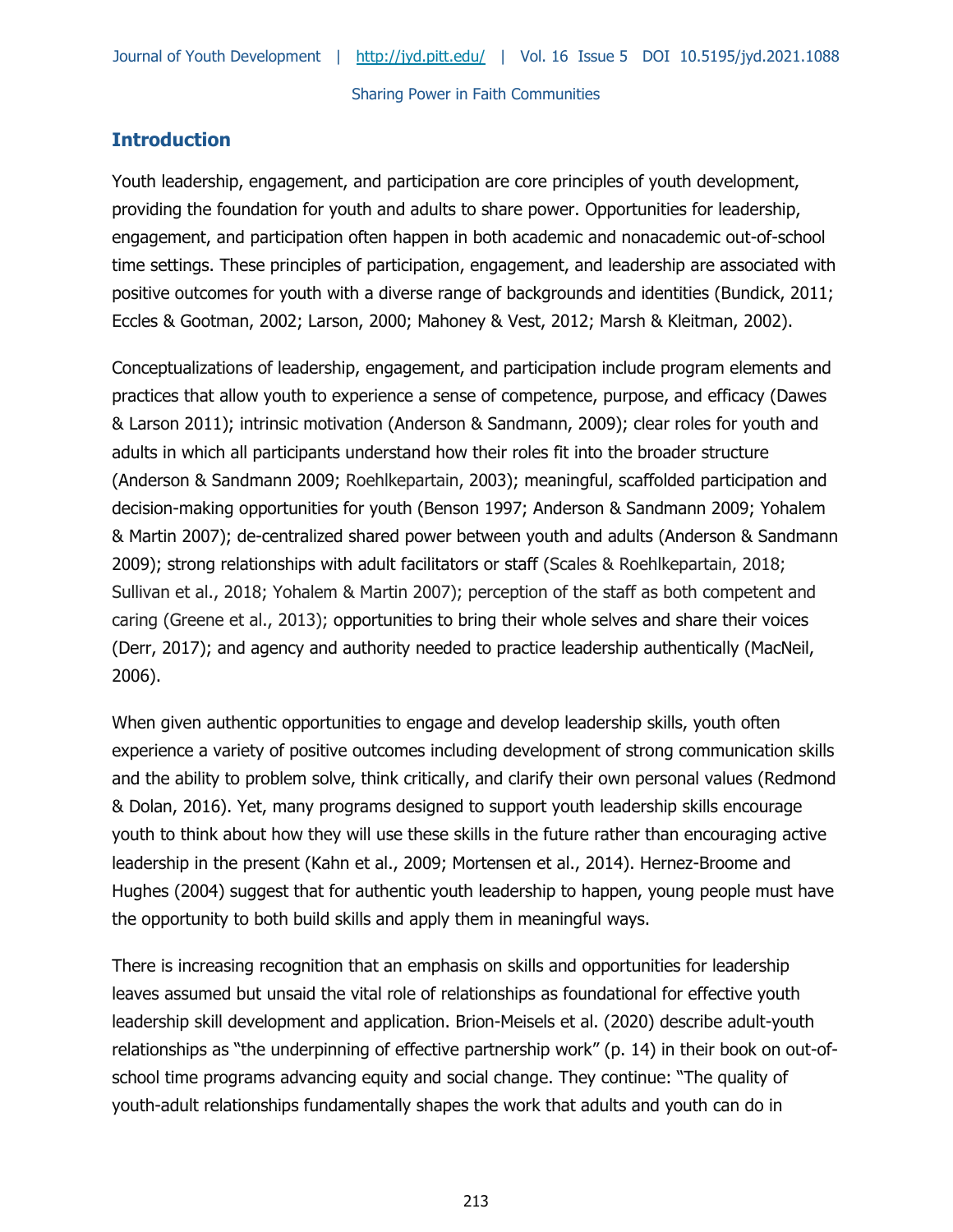partnership with one another" (p. 15). Thus, belonging, feeling valued, and mutual trust are foundational to youth leadership, engagement, and participation. Search Institute's Developmental Relationships Framework is designed as a resource to address the developmental role of relationships, including their role in leadership development (see Table 1). This is most evident in the framework's "Share Power" element, which focuses on youth and adults experiencing mutual respect and collaboration and invites youth to make decisions and lead (Sullivan et al., 2018).

| <b>Elements</b>         | <b>Actions</b>      | <b>Definitions</b>                                   |
|-------------------------|---------------------|------------------------------------------------------|
| Express care:           | Be dependable       | Be someone I can trust.                              |
| Show me that I matter   | Listen              | Really pay attention when we are together.           |
| to you.                 | Believe in me       | Make me feel known and valued.                       |
|                         | Be warm             | Show me you enjoy being with me.                     |
|                         | Encourage           | Praise me for my efforts and achievements.           |
| Challenge growth:       | Expect my best      | Expect me to live up to my potential.                |
| Push me to keep getting | Stretch             | Push me to go further.                               |
| better.                 | Hold me accountable | Insist I take responsibility for my actions.         |
|                         | Reflect on failures | Help me learn from mistakes and setbacks.            |
| Provide support:        | Navigate            | Guide me through hard situations and systems.        |
| Help me complete tasks  | Empower             | Build my confidence to take charge of my life.       |
| and achieve goals.      | Advocate            | Stand up for me when I need it.                      |
|                         | Set boundaries      | Put in place limits that keep me on track.           |
| Share power:            | Respect me          | Take me seriously and treat me fairly.               |
| Treat me with respect   | Include me          | Involve me in decisions that affect me.              |
| and give me a say.      | Collaborate         | Work with me to solve problems and reach goals.      |
|                         | Let me lead         | Create opportunities for me to take action and lead. |
| Expand possibilities:   | Inspire             | Inspire me to see possibilities for my future.       |
| Connect me with people  | Broaden horizons    | Expose me to new ideas, experiences, and places.     |
| and places that broaden | Connect             | Introduce me to people who can help me grow.         |
| my world.               |                     |                                                      |

#### **Table 1: The Developmental Relationships Framework**

Note. Relationships are, by definition, bidirectional, with each person giving and receiving. So, each person in a strong relationship both engages in and experiences each of these actions. However, for the purpose of clarity, this framework is expressed from the perspective of one young person.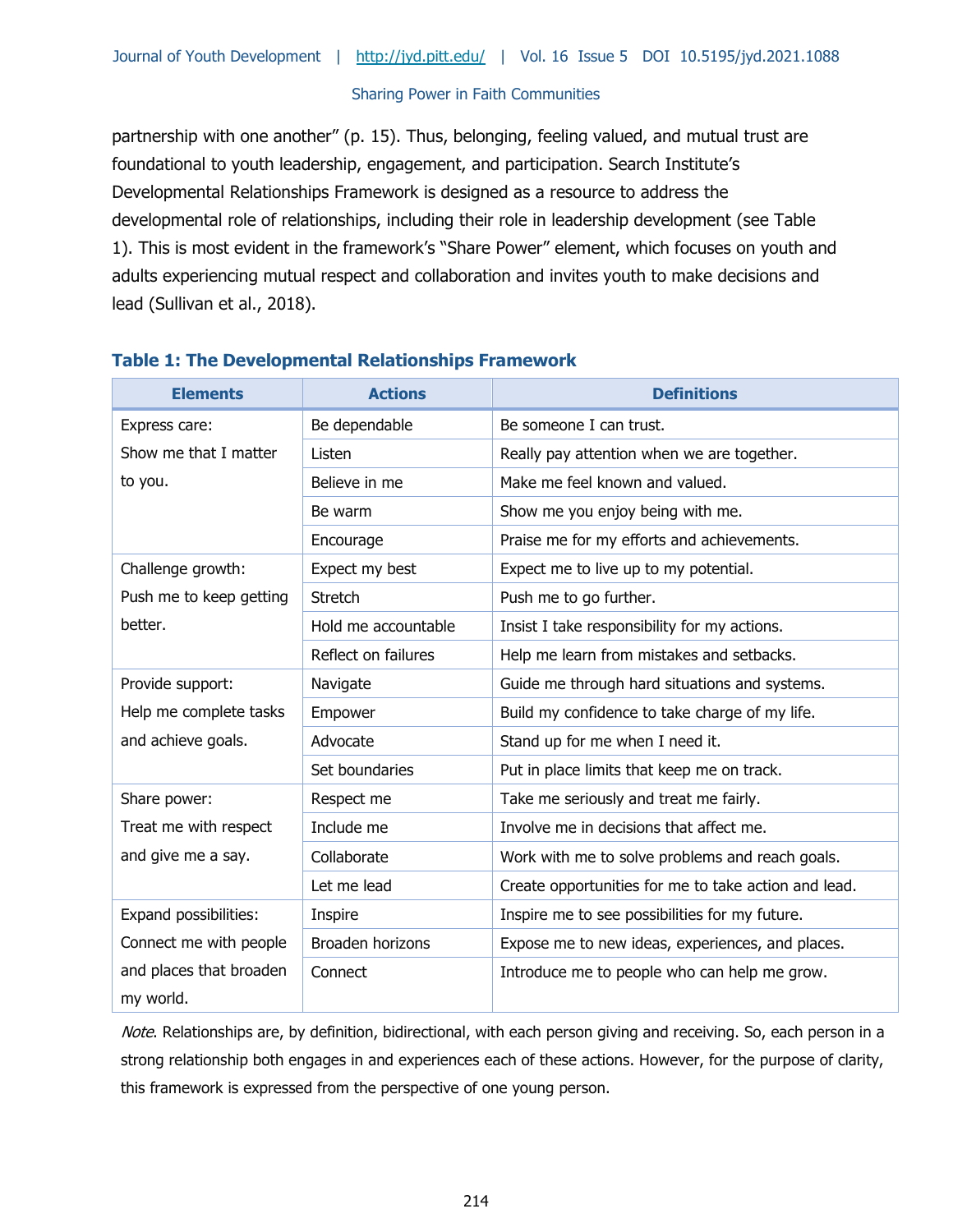Despite studies showing the unique developmental benefits of participation in religious community activities for youth, faith communities often go unnoticed in the youth development field (Larson et al., 2006). These communities, including churches, mosques, synagogues, and temples, have been shown to provide a sense of belonging and community (Mitha & Adatia, 2016) as well as a rich environment for youth to be engaged and potentially grow as leaders. Faith communities have also provided culturally specific opportunities for youth who were excluded from or marginalized in racially segregated Eurocentric Christian Protestant and Catholic churches that dominated religious youth programming through much of U.S. history (Costello, 2001; Theriault, 2018).

Few current studies have explored faith-based communities as spaces for sharing power and sustained youth leadership development (Garza et al., 2007; Roehlkepartain 2003). The majority of current leadership research has focused on theories of adult leadership in organizations and workplaces, leaving a gap in our understanding of what youth experience when given opportunities to take on leadership roles (MacNeil, 2006; Mortensen et al., 2014). This study aimed to explore the developmental experiences of young people in the context of faith communities. We explore the impact of those experiences in 13 Muslim, Jewish, and Christian faith communities (congregations) in the Midwest and Southeast United States.

Three research questions guided this study:

- 1. What do faith-based communities do to meaningfully engage young people?
- 2. What do adults in faith-based communities do to build relationships and share power with young people?
- 3. How are youth impacted by their experiences with adults who share power in these faith-based communities?

The primary questions in the study focused on the role of developmental relationships in young people's lives and faith and spiritual development. Through these more specific analyses, multiple and varied examples of sharing power emerged, leading us to investigate the roles of leadership, engagement, and participation in young people's experiences in their faith communities.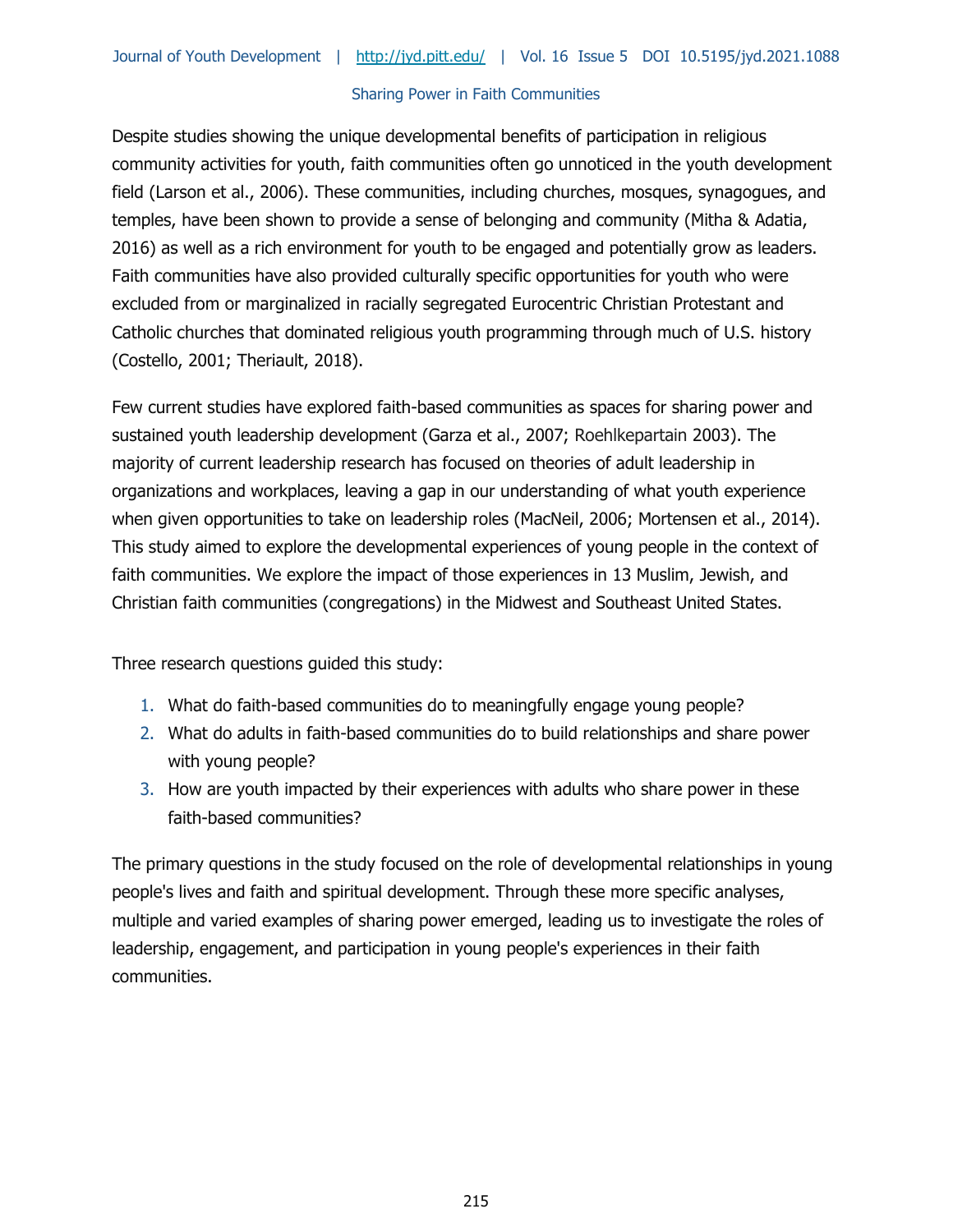# **Methods**

#### **Participants**

We recruited a diverse group of participants focusing on religious tradition, racial/ethnic identities of members, size of congregation, and geographical location. To recruit participants, we used a snowball sampling technique (Noy, 2008). Through an initial phone interview with each congregation, we established a "point person" or small team to receive a small stipend for their work in recruiting youth, parents, and leaders for focus groups. Demographic and other significant characteristics of congregations are shown in Table 2 and of participants in Table 3.

| <b>State</b>   | <b>Tradition</b> | <b>Denomination</b> | <b>Size<sup>a</sup></b> | <b>Location</b> | <b>Demographics</b>                 |
|----------------|------------------|---------------------|-------------------------|-----------------|-------------------------------------|
| Minnesota      | Christian        | Lutheran            | Large                   | Suburban        | mostly White                        |
|                |                  | Evangelical         | Small                   | Urban           | mostly Latino/a/x                   |
|                |                  | Methodist           | Medium                  | Rural           | mostly White                        |
|                |                  | Catholic            | Large                   | Urban           | mostly Latino/a/x                   |
|                | <b>Jewish</b>    | Reform              | Medium                  | Urban           | mostly White                        |
|                |                  | Conservative        | Large                   | Suburban        | mostly White                        |
|                | <b>Muslim</b>    | ÷                   | Medium                  | Suburban        | mostly Middle<br>Eastern            |
|                |                  | -                   | Medium                  | Urban           | multi-ethnic                        |
| North Carolina | Christian        | Catholic            | Large                   | Urban           | mostly White                        |
|                |                  | <b>Baptist</b>      | Medium                  | Suburban        | mostly White                        |
|                |                  | Presbyterian        | Medium                  | Urban           | multi-ethnic                        |
|                |                  | <b>Baptist</b>      | Small                   | Rural           | mostly<br>Black/African<br>American |
|                | Jewish           | Reform              | Large                   | Suburban        | mostly White                        |

# **Table 2: Participating Congregation Information**

<sup>a</sup> Small: Average weekend attendance 50 or fewer people, Medium: Average weekend attendance between 51 and 300 people, Large: Average weekend attendance between 301 and 2,000 people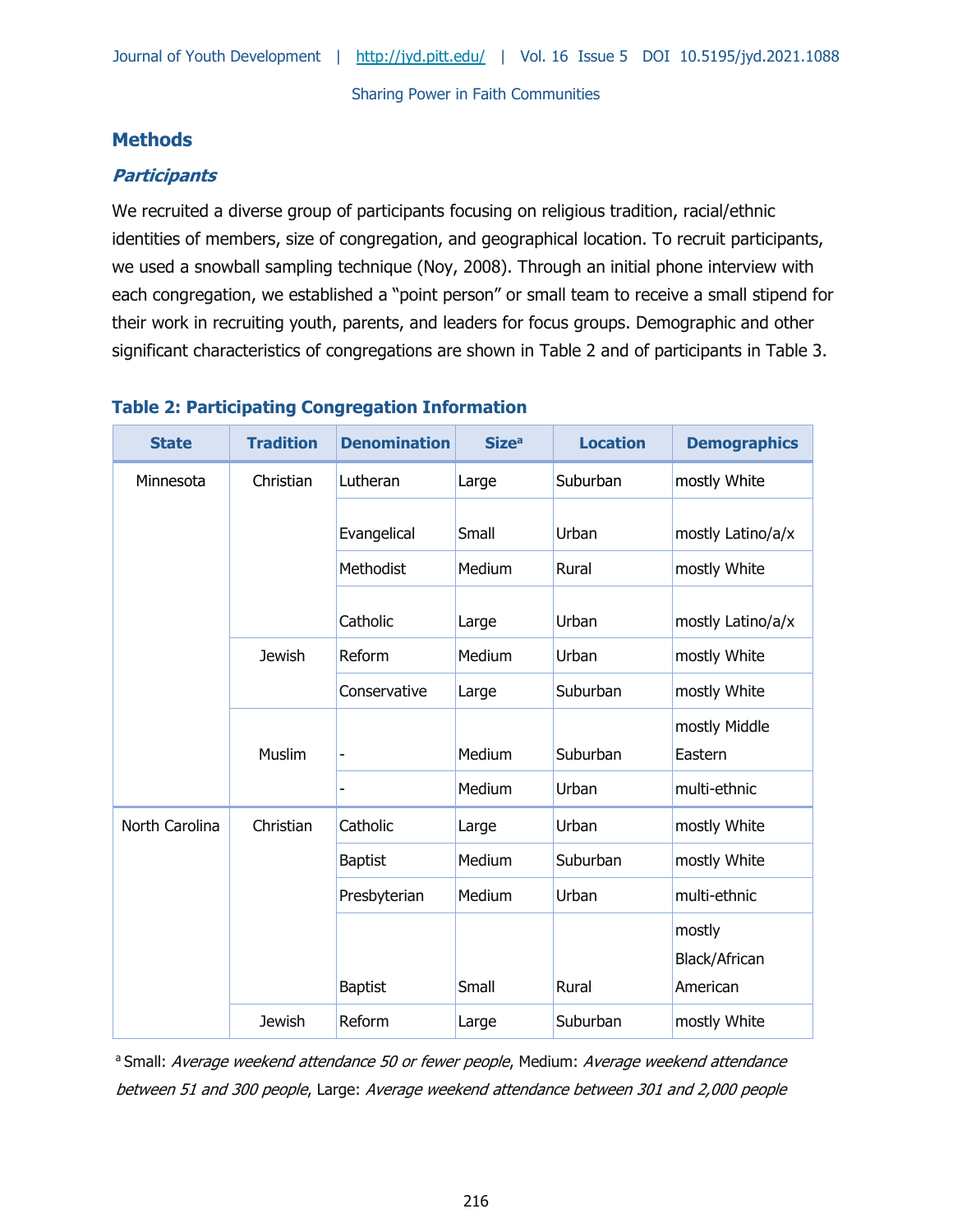| <b>Congregation</b><br>attended | Christian                                       | 64%   |
|---------------------------------|-------------------------------------------------|-------|
|                                 | <b>Jewish</b>                                   | 17%   |
|                                 | Muslim                                          | 19%   |
| <b>Role</b>                     | Youth (ages 9-19)                               | 37%   |
|                                 | Parenting adults                                | 25%   |
|                                 | Congregation leaders                            | 25%   |
|                                 | Exemplary relationship-builders                 | 12%   |
| Race/Ethnicity <sup>a</sup>     | White                                           | 40%   |
|                                 | Asian (including East Asian and Middle Eastern) | 7%    |
|                                 | Black/African/African American                  | 13%   |
|                                 | Latino/a/x/Hispanic                             | 7%    |
|                                 | Multiracial/other                               | 5%    |
|                                 | Did not specify                                 | 29%   |
| <b>Gendera</b>                  | Male                                            | 33%   |
|                                 | Female                                          | 43%   |
|                                 | Nonbinary                                       | 0.50% |
|                                 | Did not specify                                 | 21%   |

|  |  | <b>Table 3. Percentage of Participants Within Specified Demographic</b> |
|--|--|-------------------------------------------------------------------------|
|--|--|-------------------------------------------------------------------------|

a Participants had the option to voluntarily report their race/ethnicity and gender. Responses to these open-ended questions were categorized by researchers. For example, responses such as "female," "woman," and "girl" are included in the "Female" category; responses such as "Pakistani," "Asian," and "Middle Eastern" are included in the "Asian" category; responses such as "Jewish" or "mixed race" are included in the "multiracial/other" category.

# **Data Collection and Analysis**

A team of four researchers developed a set of focus group protocols designed for youth, parenting adults, and congregation leaders to better understand the impactful relationships and experiences for young people in their faith communities. A group of racially and ethnically diverse advisors representing Jewish, Christian, and Muslim communities shared feedback,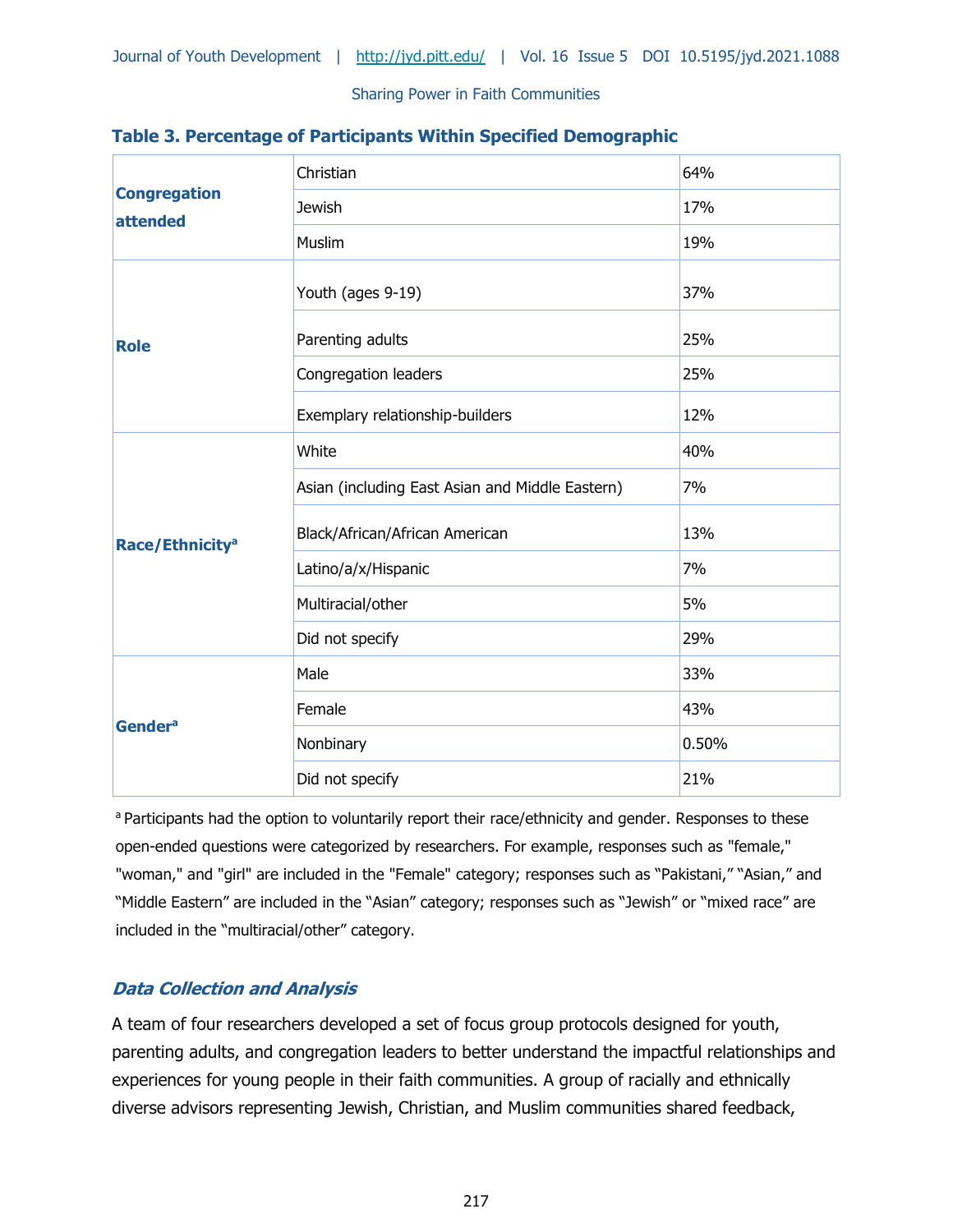which was then incorporated into the final protocols. The research team who conducted the focus groups included people identifying as Christian and culturally Jewish, White, and Black, and of European and African descent. The majority of focus groups were conducted in English and two focus groups were conducted in Spanish. Onsite in each faith community, researchers conducted 60- to 90-minute focus groups of four to eight participants each. During the focus groups, researchers asked participants a series of semi-structured questions to explore their experiences building relationships and engaging in their faith communities.

Our analysis of the qualitative data used a thematic analysis approach, facilitated by NVivo software (Clarke & Braun, 2013; Charmaz, 2008). All focus groups and interviews were recorded and transcribed. After developing an initial codebook using NVivo, three researchers separately coded the same focus group transcript from the data set. They then discussed the codebook together, refining coding norms. After the initial coding and codebook refinement process, two researchers coded a set of additional focus group transcripts, again checking for alignment and further refining the codebook. Finally, researchers individually coded the remaining transcripts using the refined codebook. All researchers created memos to document the coding process, emerging themes, and questions (Clarke & Braun, 2013). After coding focus group data, the research team further refined codes, identifying emerging themes. In total, the team analyzed over 43,000 lines of text.

#### **Findings**

# **How Adults Engage Youth and Share Power in Faith Communities** Welcomed, Not Judged

I feel a good spirit when I walk in the double doors. — Youth Participant

The stage for sharing power is often set by welcoming young people into a space before they are asked to engage and become leaders. Across faith traditions and congregations, youth said it was important to feel welcomed and not judged. They appreciated feeling seen for who they are, for being themselves, and having their voices heard. Many talked about the importance of "being greeted" and others of introducing themselves if they were new to the congregation. They often used the term "inclusive" to describe the feeling of their congregation. One young person noted, "It's just good to have a place like that, where you always feel safe, and you don't worry about how other people are going to treat you." Youth described their congregations as a "community" or a "family" where adults encouraged them to be involved.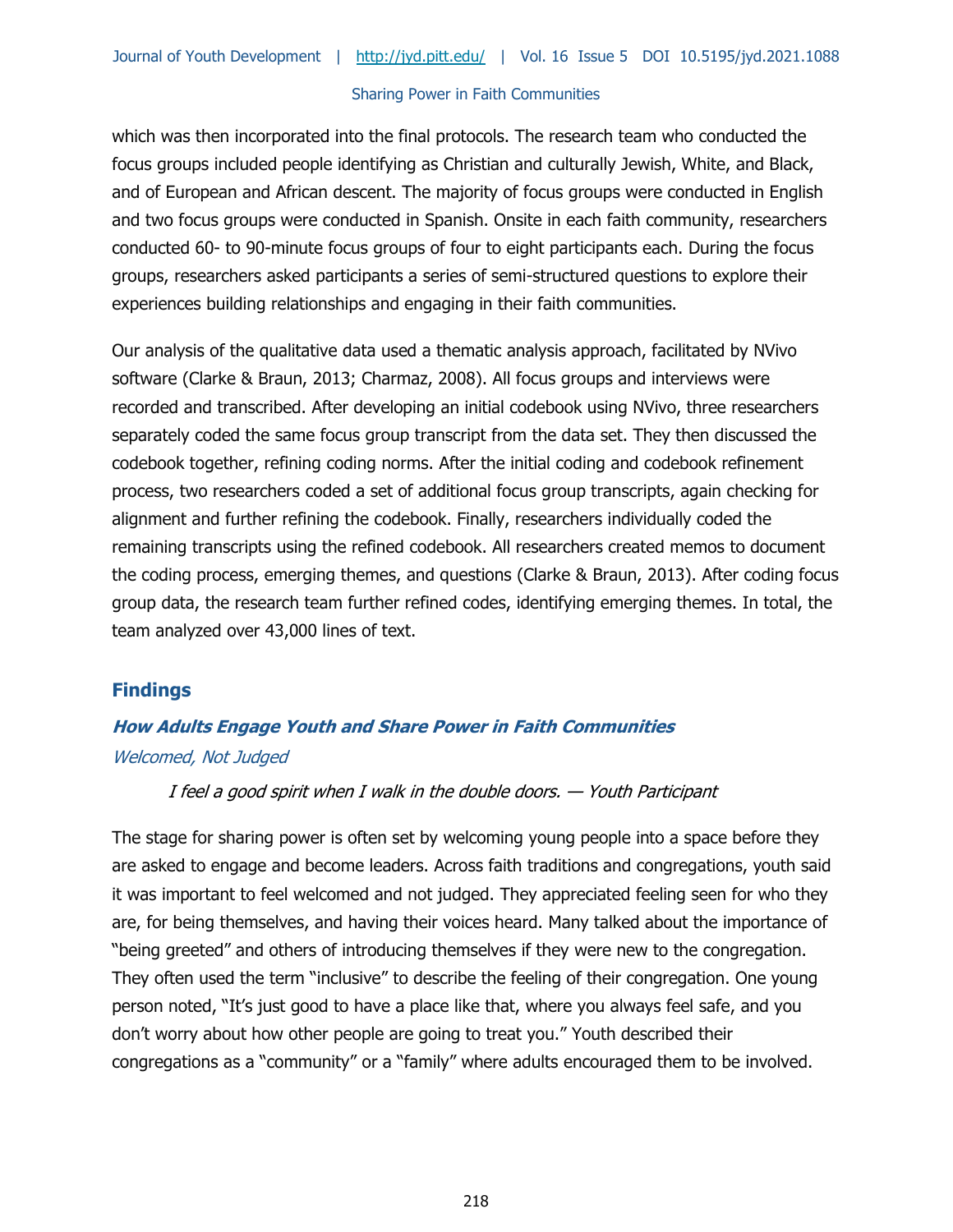One young person described the feeling they got at their Masjid, noting: "I love how people are inclusive here, too. Like, you see someone who may be alone, and you want to include them. You'll never find someone alone, because when someone sees them alone, they'll say, 'You want to come talk with us?' That's something I've seen a lot here."

Similarly, leaders and parenting adults who felt connected to their congregation described the overall feeling of the congregation as "inclusive," "supportive," and "like a family." Many felt like it was the first place where others did not judge them. As one leader said, "You hear many times over, 'This is the first place I've been welcome in.'" Some adults said they knew they could count on others in their congregations in times of need.

Some parenting adults and leaders explained that their congregations went beyond inclusiveness to actively invite diverse groups of people into the congregation. Many valued building intentional connections in their surrounding communities and interfaith connections with local churches, synagogues, and mosques. They hosted community events, interfaith dialogues, service projects, and other events. Study participants at one congregation described an annual event they host in their neighborhood, giving away thousands of pounds of food and school supplies along with an entertainment show involving youth.

# Young People Feel Seen and Heard

The message is, as a young person, the moment you are born, you are important, and we want you to be seen and heard in this place. — Adult Participant

Having power includes one's voice being heard. Adults who shared power with youth congregants set an example by respecting young people's voices and asking them about their needs. One young person mentioned that the leadership in their congregation "definitely look to youth for youth-related things." Adults and leaders talked about inviting young people to be themselves, learn, and play alongside adults. For example, one congregation used a prayer young people had written in a religious class for their Lenten prayer series. Adults commented on how powerful it was to read aloud together the words youth in their congregation had written. Youth found these invitations to be heard meaningful.

Adults worked to make congregation spaces open and inviting for youth, where they felt they could be seen. One parent noted, "The kids have fun here, you know, the adults aren't sitting here going, 'Shh, you're too loud, stop moving.' . . . They're not getting yelled at by adults and told to sit quiet in a corner, which has happened in other places." Others talked about taking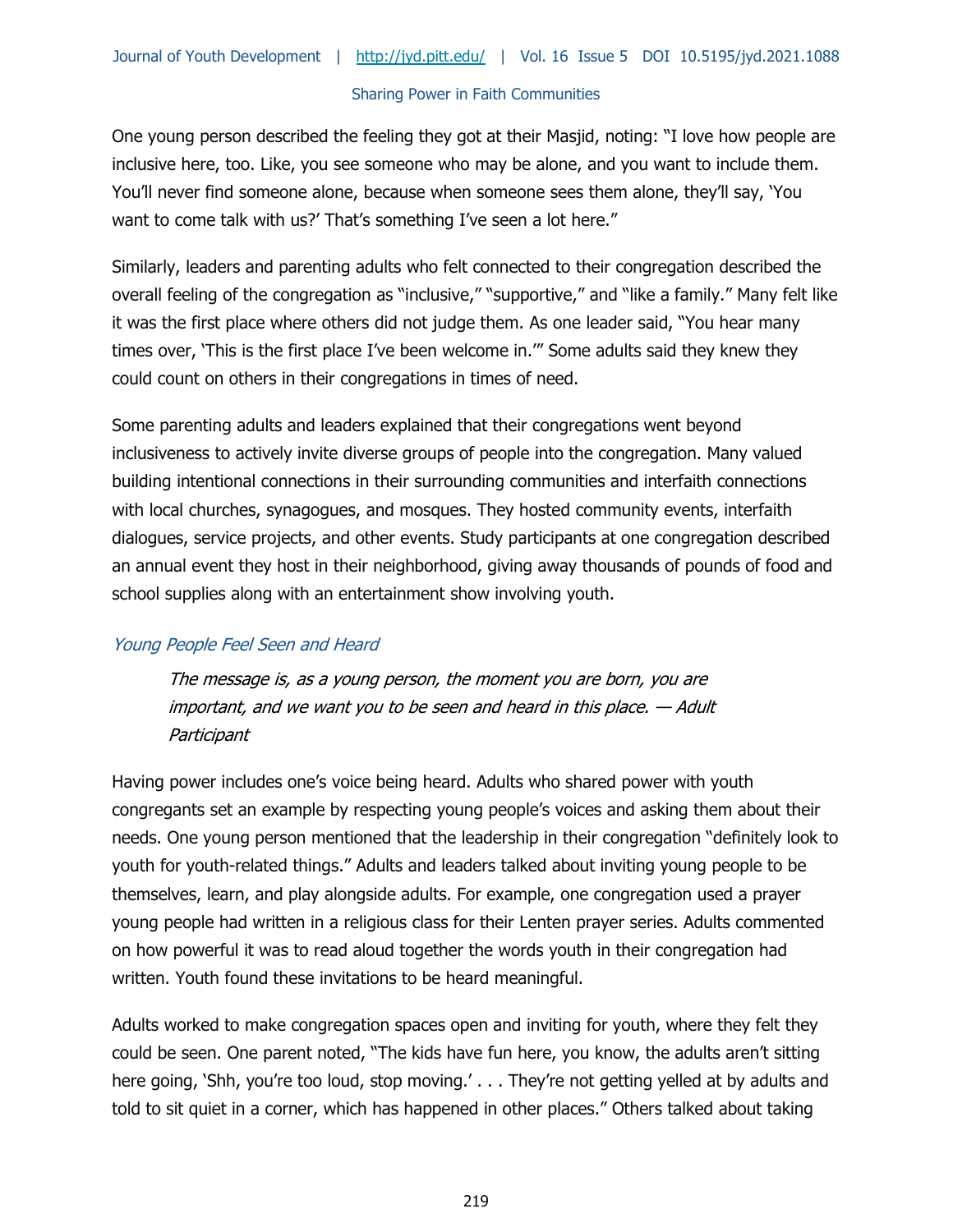time to get to know youth in the congregation and showing them that their presence matters. Youth also appreciated when adults shared power with them by allowing them to choose their level of involvement. As one young person noted about their synagogue, "They always want you to come and be involved, but they respect you if you don't always want to come and do it."

#### Youth Are Invited to Lead

It's a cool experience, cause as teens, we get to make our own programs. — Youth Participant

In Search Institute's Developmental Relationships Framework, one of the actionable components of sharing power is "let me lead." Youth and adults shared that their congregations provided important and unique spaces for sustained youth leadership development. They reported few other places in young people's lives where they are called on to lead regularly. Across faith communities, young people shared opportunities such as teaching peers and younger children, tutoring (religious education, such as for bar and bat mitzvah preparation), working as camp counselor, leading in worship services (ushering, reading texts, playing music, running audiovisual equipment), designing youth programming and events, sitting on youth councils and congregation councils, coordinating volunteer opportunities, and leading fundraisers and activities for adults and peers.

One adult noted that in their congregation's strategic plan "there's a whole strategy or tactic for [the youth] to be supported and appointed in more leadership roles throughout the church." A young person shared that they were able to play a leadership role in planning a retreat: "Every event is planned by teens, overseen by adults," they said. "But everything's planned by us, which I think is a cool opportunity, 'cause it gets a lot of people involved." Another young person described a large volunteer operation that they had participated in as a child, and how they were now in charge of leading adults: "There are different levels of leadership and being able to be involved."

Many roles youth had opportunities to fill went beyond surface level because they were given power to make decisions that impacted them, they were involved in the planning and operations of the congregation, and they were provided opportunities not only to lead their peers, but to lead adults. These roles, both large and small, made them feel "more engaged," and made it "more interesting" to be part of their congregation. Youth in large congregations, where it was possible to feel lost in the crowd, were especially appreciative of being asked to take leadership roles: "I feel like our church being so massive, they still welcome us, as youth,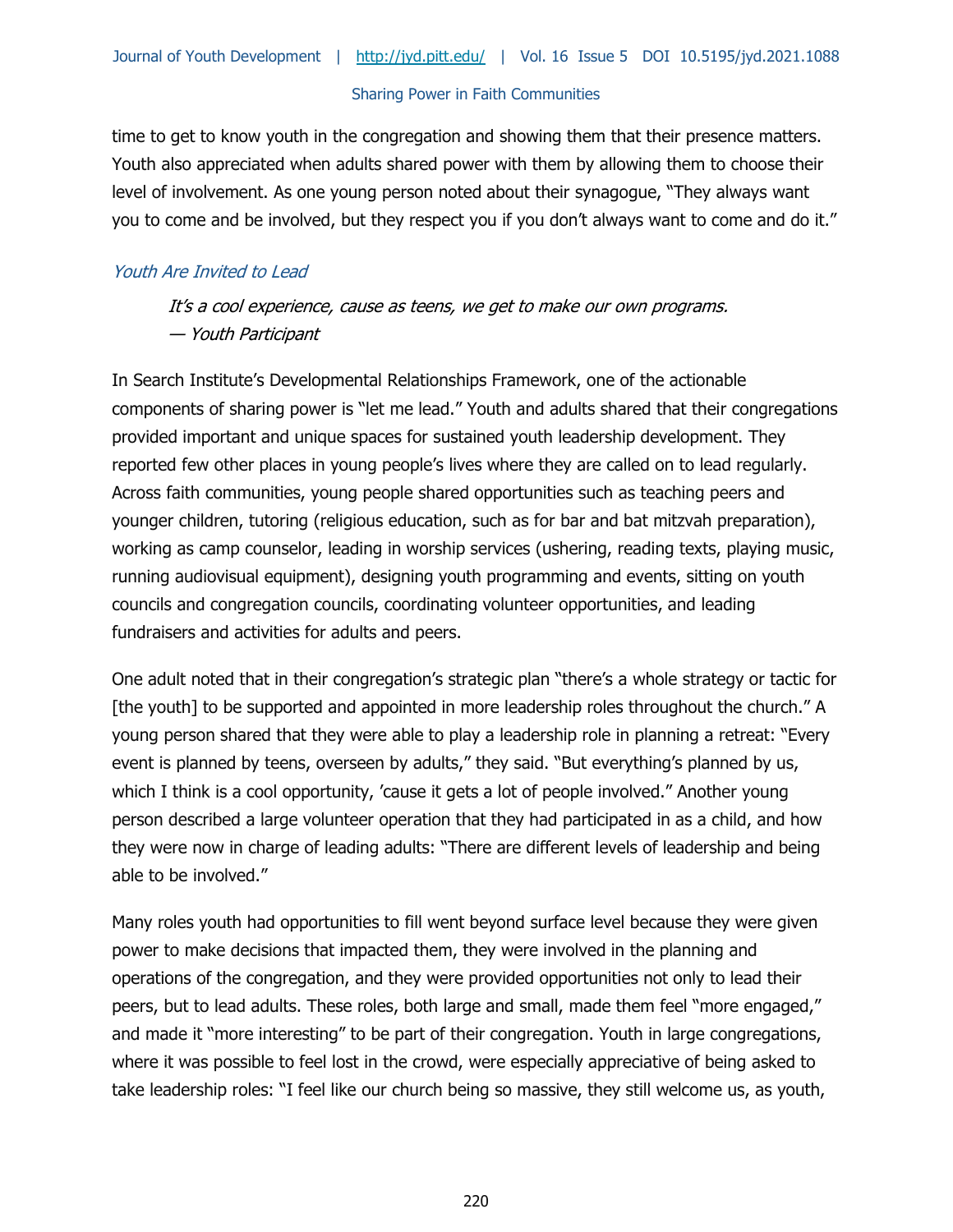into helping out with the church," one said, "whereas some other more traditional places don't trust high schoolers to do everything right [laughs]."

Adults saw the value of creating leadership roles in engaging youth in their faith communities as well: "I think as the kids get older and lead, they [adults] help them circle back into leadership roles. And that's so valuable, to have that role and then guide others." Others said it was important to show young people that they "have something to contribute."

#### Intergenerational Relationships Are Foundational

I talk to people who are 80 or so and I talk to people way younger than me. I talk to everybody; it's like a family! — Youth Participant

Meaningful and reciprocal intergenerational relationships are a foundational piece of sharing power and inviting youth to lead. Youth and adults alike discussed how important it was to them to build relationships across different age groups. Young people talked about shared meals, intergenerational mission or service trips, and all-congregation retreats. One young person talked about the importance of family gatherings supported by their congregation for building relationships, where they were "forming a relationship with everybody, still learning, but having fun."

Another young person talked about the importance of their *chavurah*, a close-knit group of family friends in their synagogue: "We went on an Israel trip together, and that was a really cool bonding experience. I got to bond with the parents and the grandparents and the kids." Young people appreciated the importance of celebrating religious holidays with people of different ages. One youth participant explained how their family came to the masjid every day during Ramadan for the Iftar dinner: "I feel like that helps me build relationships, 'cause it's 30 days, and I try to come here every day. I meet a lot of new people . . . like everyone comes here and it helps build on those connections."

Adults also described their congregations as some of the only spaces in which they participated in activities and events with multiple generations. Most prominently, adults mentioned volunteering and religious education (including Sunday school, confirmation, vacation Bible school, and Bible study) as places where they built relationships with people of different ages and backgrounds. Similar to youth participants, adults enjoyed praying together, dinners, sitting together in services, and visiting after services.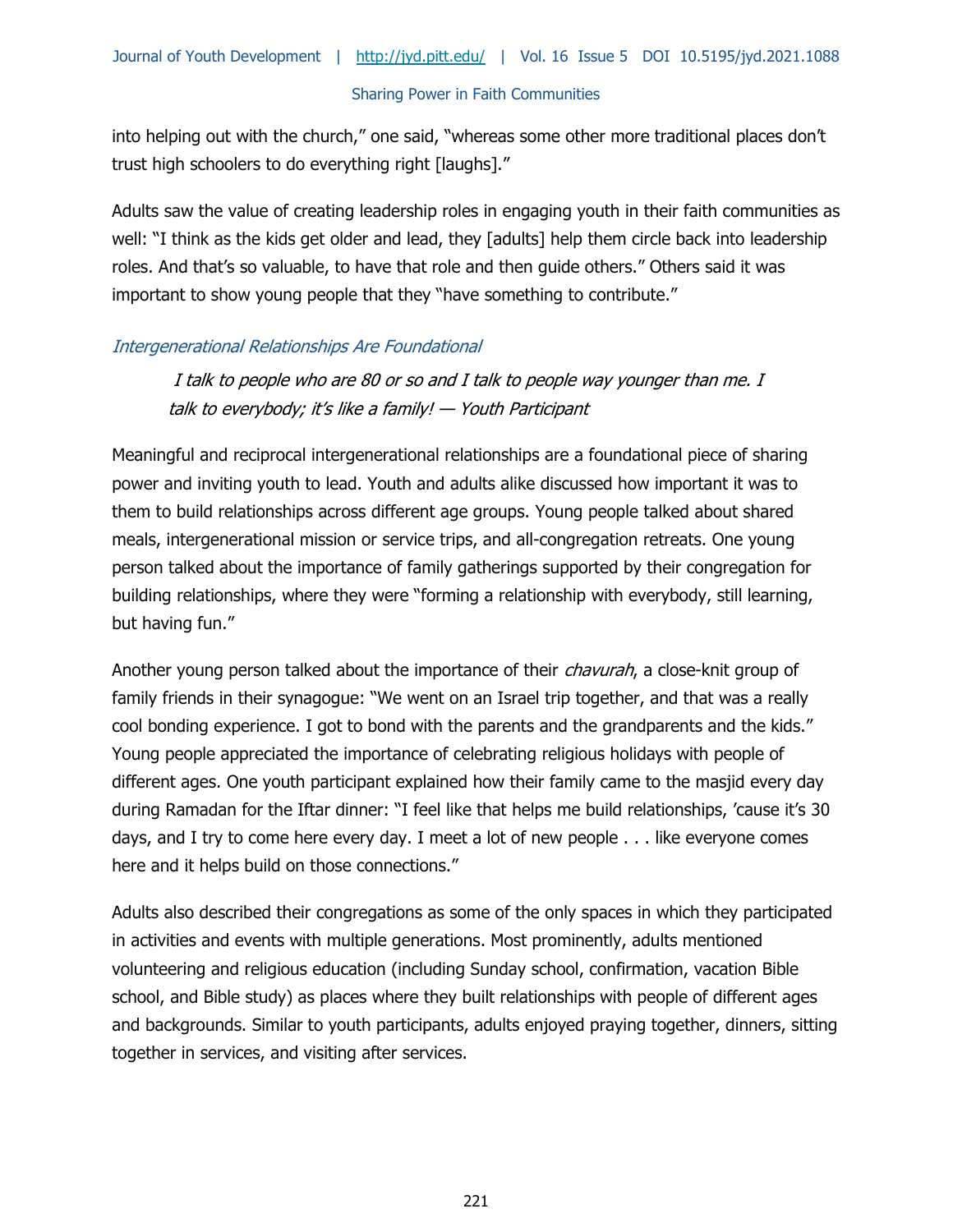One parenting adult talked about how much they appreciated their church's intergenerational Sunday school where people of all ages were in groups together. Some congregations provided programming beyond worship designed to create space for people to be vulnerable together in small groups and share stories, often across generations. One leader explained, "You really start to hear what people's stories are, and that is, I think, more of what brings this congregation together, is the diversity of the story."

# **The Impact of Sharing Power with Young People**

#### It makes me personally want to be here. — Youth Participant

Through their experiences of shared power, young people across the faith communities developed their sense of self as capable leaders, built stronger relationships, and were inspired to see themselves as an integral part of the community. They felt committed to staying engaged now and in the future.

# Developed a Positive Sense of Self as a Capable Leader

Look at where I am in this now! I'm a youth, but now I'm up there!  $-$  Youth **Participant** 

Across faith traditions, youth noted that because of their intergenerational relationships and experiences being invited to lead in their congregations, they had developed a more positive sense of themselves as capable leaders. As one young person noted, "I'm better with leading with a lot of different ages of children, 'cause I've worked with toddlers to 8-year-olds." They talked about gaining confidence and becoming more outgoing. They shared that they believed in themselves more, were proud of their accomplishments, and felt that they had a purpose in life. They became more aware of their own personal gifts and talents. They recognized their resilience and their ability to make it through hard times. They talked about realizing they could stand up for themselves and for others and do things without always relying on their friends to "do the same thing." One young person explained, "I can fight for myself, and I know what I'm capable of." They were more apt to get out their "comfort zone" and felt "more open to new things."

# Built Stronger Relationships in the Faith Community

I've formed relationships with people older than me because I tend to be approached by adults to help with things. — Youth Participant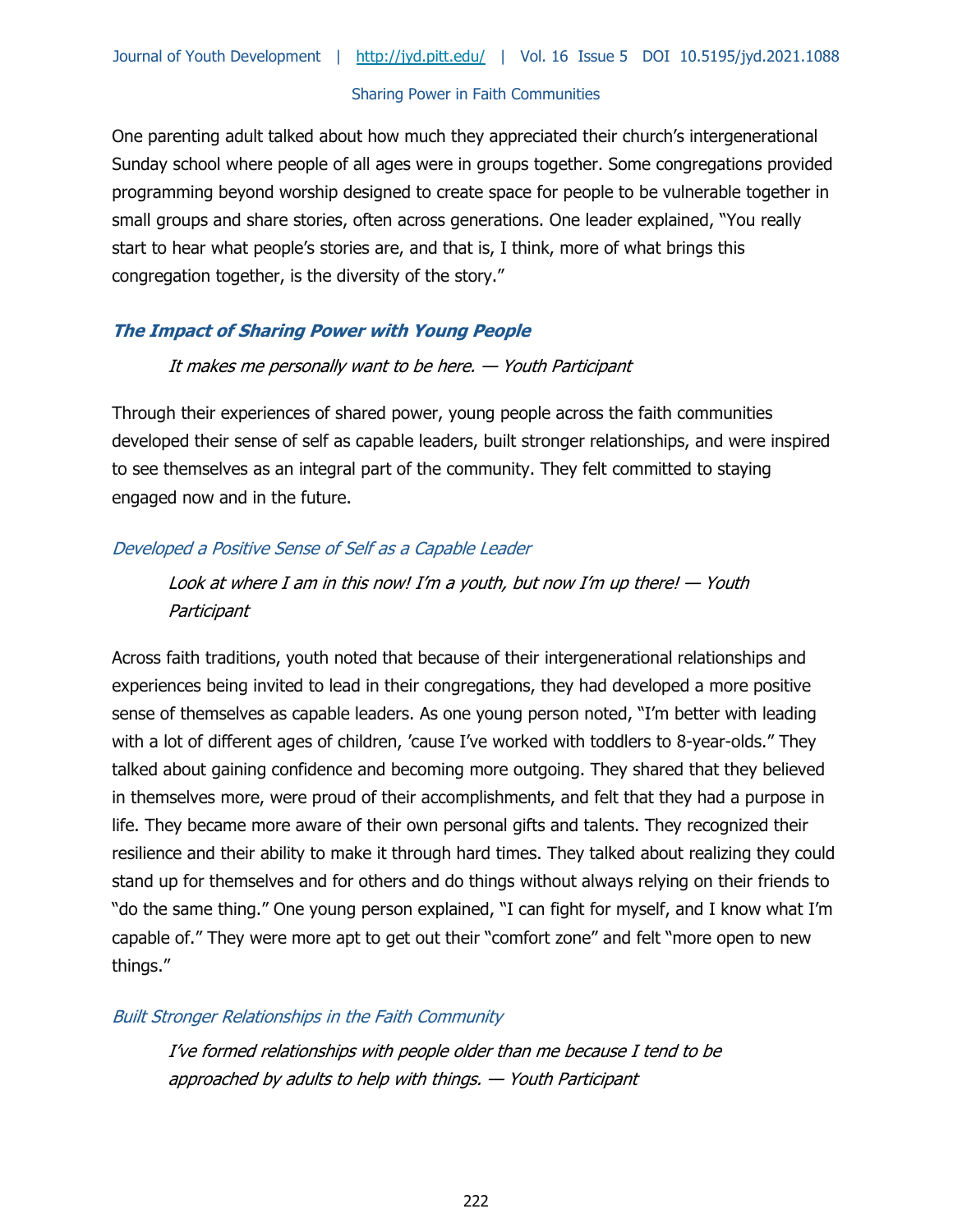Sharing power by welcoming young people, listening to their voices, and inviting them to lead builds trust. The commitment of adults and youth in faith communities to build relationships across ages and experiences led young people to feel they had strong relationships they could count on. Through opportunities like playing music together in worship to volunteering together in the community, experiences that put young people and adults on a level field helped strengthen relationships. One young person noted that intergenerational events at their mosque helped them "build strong relationships and meet new people." Youth participants were also excited that younger children they had taught looked up to them and saw them as leaders and friends.

# Inspired to Stay Engaged With the Faith Community Now and in the Future

It was clear that adults across faith communities prioritized young people's presence in their congregations and hoped they would carry on traditions within them. When they shared power by welcoming youth and inviting them to lead, it inspired youth to want to be more engaged.

One young person shared that an adult and an older peer in the congregation invited them to read Scripture during Mass. They, "showed me how to do it, and then I just did it. [They] literally just pushed me into the deep end to do it, and now I do it literally every Sunday." Now, the participant shared, others reach out to them to learn about how they can get involved in reading Scripture in Mass as well. Youth talked about feeling "more invested" in their faith communities and seeing themselves there in the future because of the strong relationships they had made and the leadership roles they had been offered.

Adults also shared ways they saw young people becoming more engaged. An adult shared that bringing a young person to a religious youth conference was "a turning point for her in her faith and wanting to get more active." Another explained that young people tell them, "I'm active in a faith context because of a particular conversation we had." One adult shared an example of a time they connected with a less-engaged young person about sports. After that exchange, they observed, the young person "started showing up more and taking different interests in what was happening, because I think [they] felt seen."

# **Discussion**

MacNeil (2006) defined leadership as a "relational process combining ability (knowledge, skills, and talents) with authority (voice, influence, and decision-making power) to positively influence and impact diverse individuals, organizations, and communities" (p. 29). Our findings in these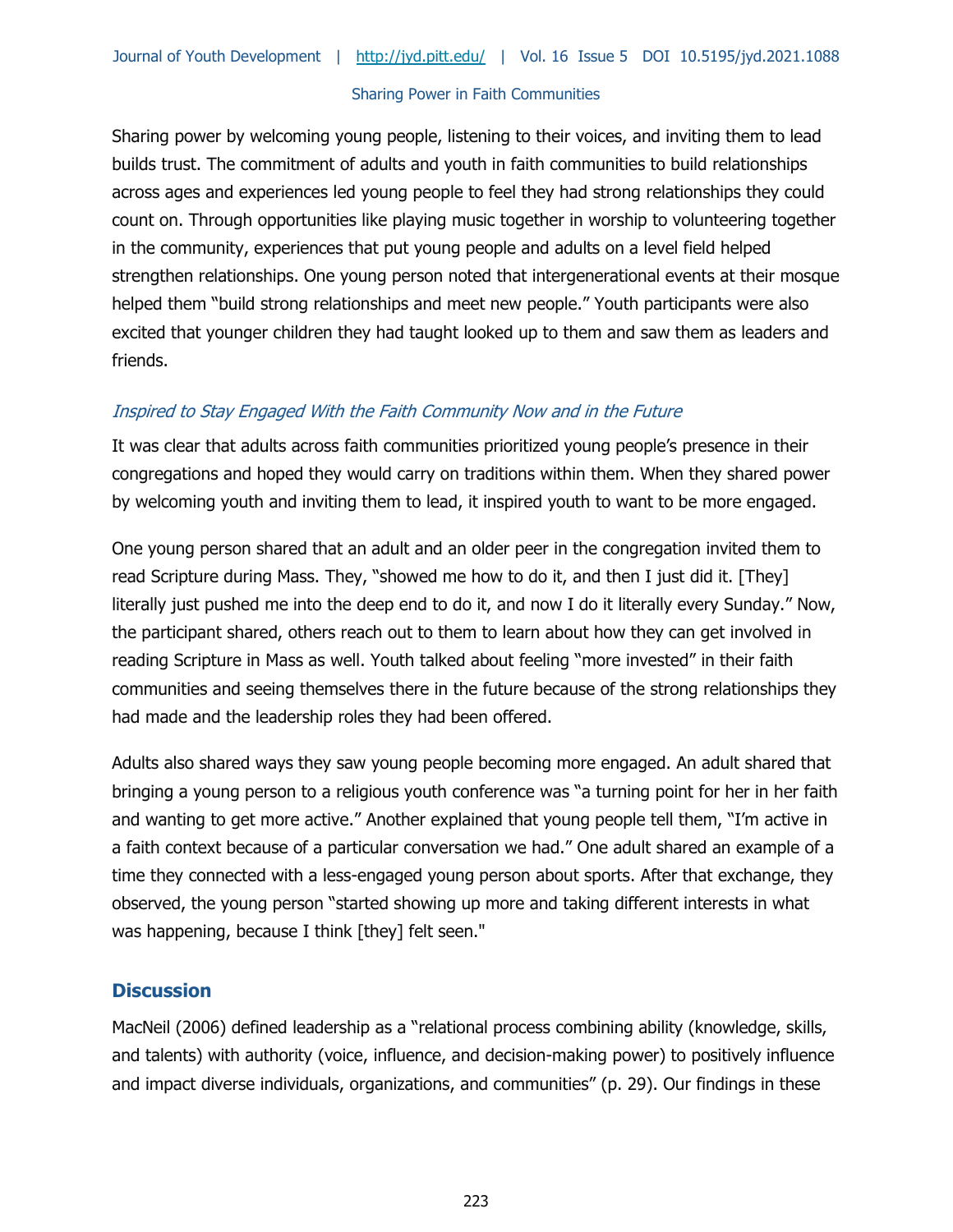13 faith communities suggest that these institutions offer unique and important places for youth to find their voice and develop as leaders within the context of a supportive, sustained, intergenerational community. Youth experienced authentic opportunities to build skills and apply them through teaching, tutoring, leading in worship services, sitting on youth councils, coordinating volunteer opportunities, and leading activities for adults and peers. These experiences led to positive youth outcomes, including increased confidence, building relational skills, feelings of belonging, and greater engagement.

Youth may have unique opportunities to engage and take on leadership roles in faith communities in part because there may be fewer barriers to participation compared to other forms of youth programming. Barber and colleagues (2014) assert that "it is these youth who may gain the most from involvement" (p. 24). Often, faith communities are seen as accessible, convenient, neighborhood-based spaces to deliver services inexpensively. There are often programs and opportunities for youth at every age, and they are able to develop lifelong relationships with others.

Yet, there is a deeper role, rooted in traditions of justice and leadership, that many congregations have historically played in developing community leaders. Congregations have also offered sustained intergenerational community and relationships across decades, lifetimes, and even multiple generations not found in other settings. Faith communities have played significant roles in congregants' lives as the community through which they participate in traditions that shape life's meaning and purpose, find community with like-minded people, and mark most of life's most significant events, such as birth, coming of age, marriage, and death (Gates, 2021).

However, the preceding paragraph cannot be left without caveats. There are also faith communities today where young people (and adults) are marginalized not only by race or ethnicity but by sexual orientation, gender identity, and gender (Armitage & Dugan, 2006; Dessel et. al., 2017). In some faith communities, traditions of justice, love, and inclusion have been overshadowed by discrimination, inequity, and abuse cloaked in harmful religious doctrine and misuses of religious authority. Faith communities, like other institutions or sectors of society, have significant limitations and serious work to do to live up to their potential and their missions. They also offer unique strengths and capabilities, many of which we saw as we spent time talking with young people, parenting adults, leaders, and relational exemplars in these congregations.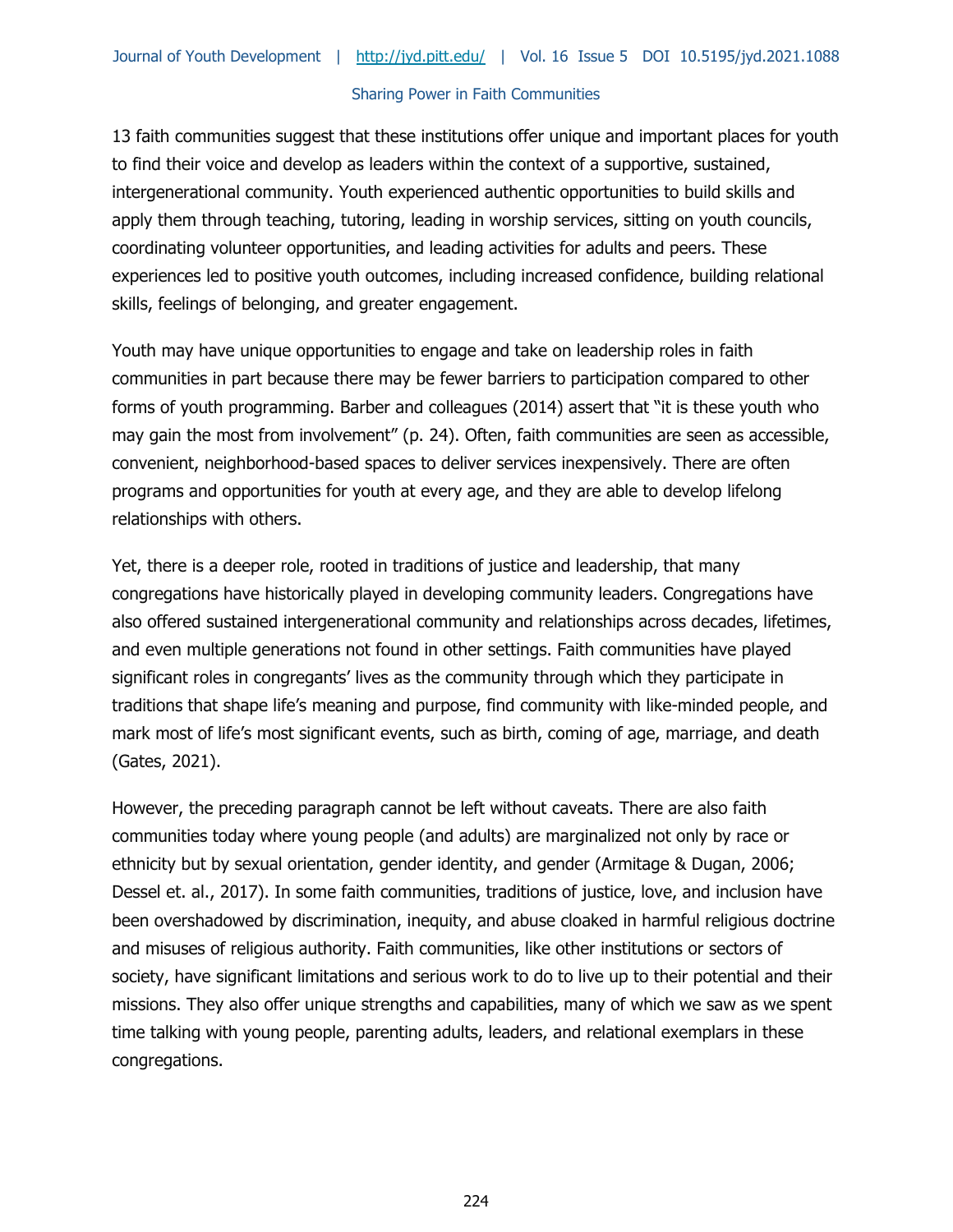#### **Implications for Faith Communities**

This study can be seen as both reassuring and challenging for faith communities. On one hand, it reinforces the value of decades, if not centuries, of youth leadership development practices that are woven into the fabric of congregational life. At the same time, some of these practices seem quaint when declines in participation are headlines, and congregations are competing with sports, technology, and other activities for young people's time and attention.

However, based on the experiences of the young people in this study, churches, mosques, synagogues, and other religious communities can offer intergenerational, relational communities that uniquely (though not exclusively) respond to developmental and human needs: the need to be known, to be loved, to matter, and to make a difference.

Of course, all faith communities are not ready and open for that. As we've noted, some congregations and faith traditions have excluded some groups of people or identities. Others may still be reluctant to share power with youth, fearing that they are giving up influence and losing control.

Yet, as we explored in this study, sharing power in the context of a trusting relational community opened up opportunities for young people to meet new challenges, lead, and become more capable of positively contributing to their faith communities. Their leadership did not detract from adult leadership; rather, it enhanced the ability of faith communities to live out their missions, benefitting people of all ages within (and potentially beyond) the congregation. It also sets in motion the potential of ongoing leadership and engagement by young people into the future, which addresses a central concern of many religious leaders today: ongoing leadership in a time of declining religious participation.

It is also important to ask whether the types of leadership opportunities available within faith communities go far enough. Youth are organizing and leading within movements such as Black Lives Matter, March for Our Lives, and climate justice initiatives. Young religious leaders catalyzed the Civil Rights movement and other social change movements throughout history. Given that context and legacy, are faith communities satisfied with defining and confining youth leadership within the bounds of congregational programming? What opportunities are there for these young people to join with others to work for change in areas that matter to them and are also vital to their faith commitment?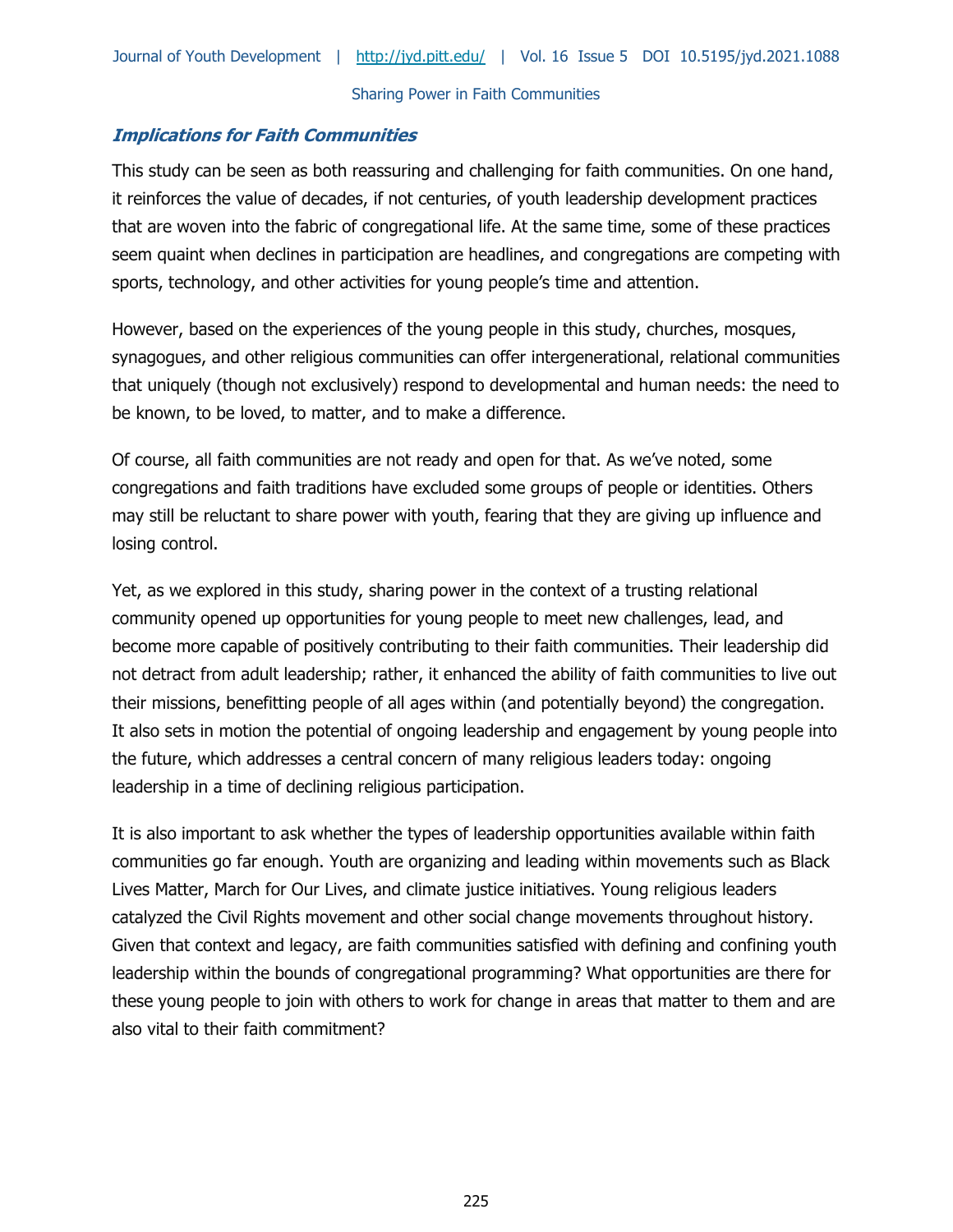#### **Implications for Community-Based Youth Work**

In addition to reflecting on faith communities themselves, this study surfaces intriguing questions about leadership development and sharing power for consideration in the context of community-based youth development, including programs sponsored by civic and governmental organizations. Transferability is not direct, but comparisons could prompt innovation.

Consider, for example, the many different "levels" of sharing power that take place between youth and adults within the intergenerational community of congregational life and culture. Without necessarily planning it, adults are often scaffolding opportunities by engaging youth at young ages in leadership roles such as helping out with religious education, leading parts in worship, or participating in service activities. As they grow up, they take on roles with more responsibilities, such as leading adults in volunteer activities or teaching their own classes.

From reading a lesson during a worship service to becoming a camp counselor responsible for younger youth, young people had multiple small, medium, and large opportunities to contribute meaningfully and lead. In some cases, they were invited to start new programs that they felt called to lead. Leadership is not a separate program; it is embedded within the people and the activities they are already doing. This reframes leadership as part of the continuum of participation, rather than a separate "track." It seamlessly blends relationship building, program development, and leadership development into a self-generating process.

The second implication for the broader youth development field is to consider what might be learned and gained from more deeply partnering with congregations at the community level. What strengths might these institutions bring to the diverse world of youth development if they were more consistently woven into the fabric of the youth development infrastructure—more than just as host sites for after-school programs?

In a study on the developmental experiences of more than 2,000 eleventh graders in 19 diverse high schools, Larson et al. (2006) found that youth experienced positive developmental experiences in all types of co-curricular and after-school activities more than in the classroom. Compared to the other types of programs studied (sports, arts, and service), youth in religious activities reported higher rates of positive identity, emotional regulation, and interpersonal development. Sports and arts excelled in initiative development, while service was associated with the development of teamwork, positive relationships, and social capital. Our study of leadership development echoes Larson and colleagues' findings, particularly in terms of identity and interpersonal development. If a shared goal and vision across a community is for holistic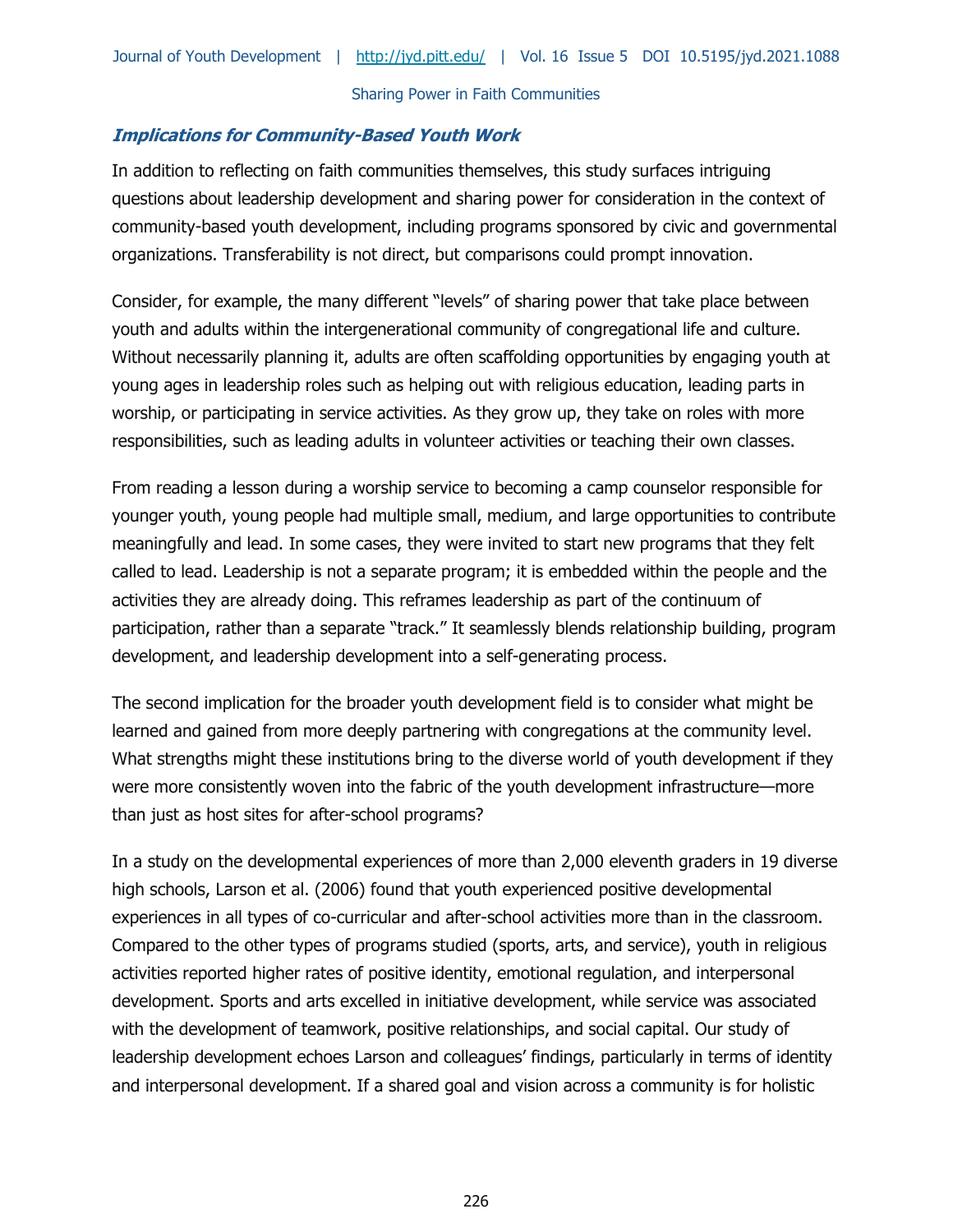development across all domains of development, it is worth exploring the potential of bridging religious-based and community-based youth work.

Despite differences—some of which have been exacerbated by the politicization of religion in the past 50 years (Balmer, 2007)—faith-based youth workers and community youth workers share numerous priorities for youth work and youth development (Garza et al., 2007). Which core capacities of churches, mosques, synagogues, and temples might be a resource for youth leadership and development? What might be learned from them and with them? What might they learn from others? And, most important, how might those in the community who are dedicated to young people work to ensure that each and every young person has equitable access to opportunities and relationships to support their growth and thriving?

#### **Implications for Future Research**

Faith communities are relatively unexplored spaces for understanding youth development and sharing power. This study reinforces the potential for building well-rounded, sustained, intergenerational relationships that allow adults to mentor and partner with young people as they grow. But we don't know from this qualitative study in 13 congregations how widespread and consistent those opportunities are and which youth they are engaging beyond this sample.

Furthermore, we only know youth and adults' self-perceived descriptions of the impact of these experiences. We don't know from our study whether the same outcomes would surface in other studies using other methods. For example, would we be able to replicate Larson and colleagues' (2006) study which found that faith communities tended to have a particular impact on positive identity, emotional regulation, and interpersonal development? Much more can be learned about those experiences and their long-term impact.

After spending time in over a dozen mosques, synagogues, and churches, we know these congregations represent a wide variety of beliefs, practices, people young and old, and opportunities. Similarly, within the broad mix of an estimated 350,000 congregations (Grammich et al., 2010) across the United States, many faith communities could be learning and action partners for almost any youth development organization, network, or collaborative. Like any organizations, they face their own challenges, and some may be difficult or impossible to work with. Others, however, have rich histories and sophisticated practices for engaging young people—often starting early in childhood—as valued contributors and leaders in their intergenerational communities. Listening, watching, and learning with and from them has the potential to strengthen the whole field.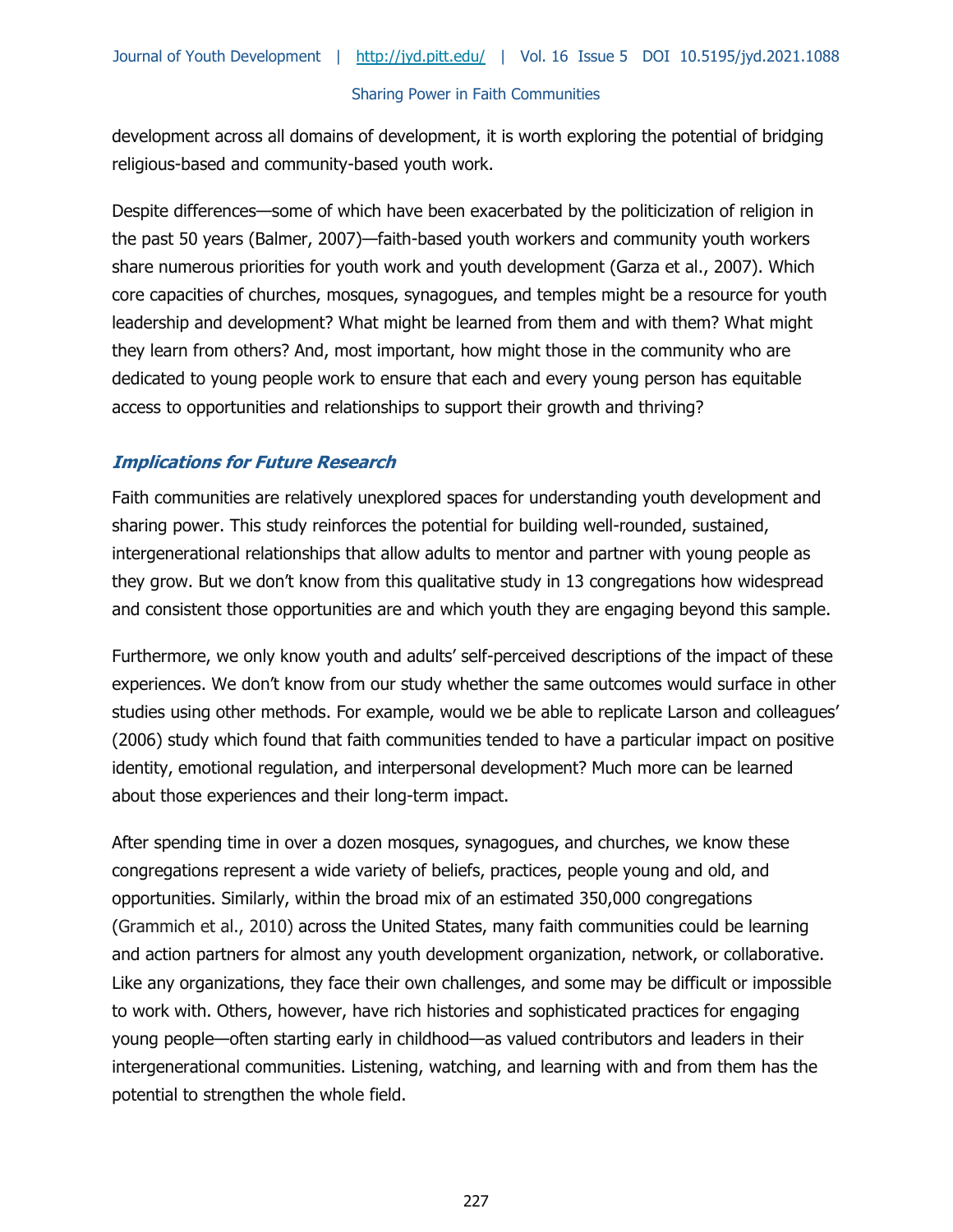# **References**

- Anderson, K. S., & Sandmann, L. (2009). Toward a model of empowering practices in youth-adult partnerships. Journal of Extension, 47(2), 1-8.
- Armitage, J. S., & Dugan, R. E. (2006). [Marginalized experiences of Hispanic females in youth‐based](http://www.jstor.org/stable/3838314)  [religious groups.](http://www.jstor.org/stable/3838314) Journal for the Scientific Study of Religion, 45(2), 217-231. (http://www.jstor.org/stable/3838314)
- Balmer, R. (2007). Thy kingdom come: How the religious right distorts faith and threatens America. Basic Books.
- Barber, B. L., Abbott, B. D., Neira, C. J. B., & Eccles, J. S. (2014). Meaningful activity participation and positive youth development. In M. J. Furlong, R. Gilman, E. S. Huebner (Eds.), *Handbook of* positive psychology in schools (pp. 235-252). Routledge.
- Brion-Meisels, G., Fei, J. T., & Vasudevan, D. S. (2020). At our best: Building youth-adult partnerships in out-of-school time settings. Information Age Publishing.
- Bundick, M. J. (2011). [Extracurricular activities, positive youth development, and the role of](https://doi.org/10.1080/17439760.2010.536775)  [meaningfulness of engagement.](https://doi.org/10.1080/17439760.2010.536775) Journal of Positive Psychology, 6(1), 57-74. (https://doi.org/10.1080/17439760.2010.536775)
- Charmaz, K. (2008). Grounded theory as an emergent method. In S. N. Hesse-Biber & P. Leavy (Eds.), Handbook of Emergent Methods (pp. 155-172). Guilford Press.
- Clarke, V., & Braun, V. (2013). Teaching thematic analysis: Overcoming challenges and developing strategies for effective learning. The Psychologist, 26(2), 120-123.
- Costello J., Toles M., Spielberger J., & Wynn J. (2001). [How history, ideology, and structure shape the](https://doi.org/10.1007/978-1-4615-1459-6_7)  [organizations that shape youth.](https://doi.org/10.1007/978-1-4615-1459-6_7) In P. L. Benson & K. J. Pittman (Eds.) Trends in youth development (Outreach Scholarship, vol. 6), (pp. 191-229). Springer. (https://doi.org/10.1007/978-1-4615-1459-6\_7)
- Dawes, N. P., & Larson, R. (2011). How youth get engaged: Grounded-theory research on motivational development in organized youth programs. *Developmental Psychology, 47*(1), 259-269.
- Derr, V. (2017). [Participation as a supportive framework for cultural inclusion and environmental justice.](https://doi.org/10.15366/riejs2017.6.1.004) Revista Internacional de Educación para la Justicia Social (RIEJS), 6(1), 77-89. (https://doi.org/10.15366/riejs2017.6.1.004)
- Eccles, J. S., & Gootman, J. A. (Eds.) (2002). Community programs to promote youth development. National Academy Press.
- Dessel, A. B., Jacobsen, J., Levy, D. L., McCarty-Caplan, D., Lewis, T. O., & Kaplan, L. E. (2017). LGBTQ topics and Christianity in social work: Tackling the tough questions. Social Work & Christianity, 44(1&2), 11-30.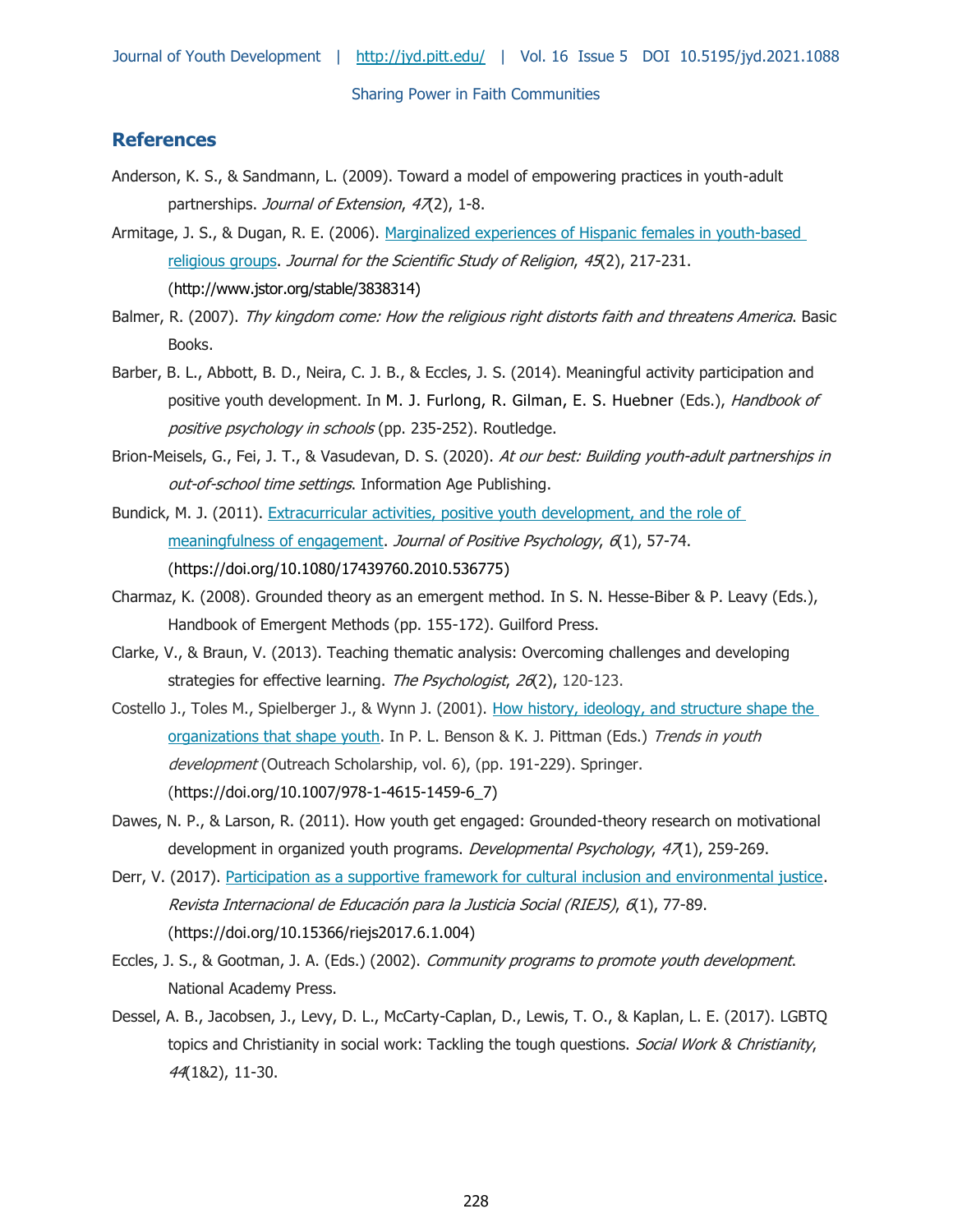Garza, P., Artman, S., & Roehlkepartain, E. C. (2007). Is there common ground? An exploratory study of the interests and needs of community-based and faith-based youth workers. National Collaboration for Youth and Search Institute.

Gates, H. L., Jr. (2021). The Black church: This is our story, this is our song. Penguin.

- Grammich, C., Hadaway, K., Houseal, R., Jones, D. E., Krindatch, A., Stanley, R., & Taylor, R. H. (2010). U.S. religion census: Religious congregations & membership study. Association of Statisticians of American Religious Bodies.
- Greene, K. M., Lee, B., Constance, N., & Hynes, K. (2013). [Examining youth and program predictors of](https://doi.org/10.1007/s10964-012-9814-3)  [engagement in out-of-school time programs.](https://doi.org/10.1007/s10964-012-9814-3) Journal of youth and adolescence, 42(10), 1557-1572. (https://doi.org/10.1007/s10964-012-9814-3)
- Hernez-Broome, G., & Hughes, R. J. (2004). Leadership development: Past, present, and future. *Human* Resource Planning, 27(1), 24-32.
- Khan, L., Hewes, S., & Ali, R. (2009). *[Taking the lead: Youth leadership in theory and practice.](file://///files.umn.edu/Ext/Share/YD/cbyrne/Kate%20Walker/JYD/Issues/d-2021-winter/05-formatted/1088-Sethi/.%20https:/youngfoundation.org/wp-content/uploads/2012/10/Taking-the-Lead-October-2009.pdf)* The Young Foundation. (https://youngfoundation.org/wp-content/uploads/2012/10/Taking-the-Lead-October-2009.pdf)
- Larson, R. W. (2000). [Toward a psychology of positive youth development.](https://doi.org/10.1037/0003-066x.55.1.170) American Psychologist, 55(1), 170-183. (https://doi.org/10.1037//0003-066x.55.1.170)
- Larson, R. W., Hansen, D. M., & Moneta, G. (2006). Differing profiles of developmental experiences [across types of organized youth activities.](https://doi.org/10.1037/0012-1649.42.5.849) Developmental Psychology, 42(5), 849-863. (https://doi.org/10.1037/0012-1649.42.5.849)
- MacNeil, C. A. (2006). Bridging generations: Applying "adult" leadership theories to youth leadership development. New Directions for Youth Development, 2006(109), 27-43.
- Mahoney, J. L., & Vest, A. E. (2012). The over-scheduling hypothesis revisited: Intensity of organized activity participation during adolescence and young adult outcomes. Journal of Research on Adolescence, 22(3), 409-418.
- Marsh, H., & Kleitman, S. (2002). [Extracurricular school activities: The good, the bad, and the nonlinear.](https://doi.org/10.17763/haer.72.4.051388703v7v7736) Harvard Educational Review, 72(4), 464-515. (https://doi.org/10.17763/haer.72.4.051388703v7v7736)
- Mitha, K., & Adatia, S. (2016). [The faith community and mental health resilience amongst Australian](https://doi.org/10.1080/13674676.2016.1144732)  [Ismaili Muslim youth.](https://doi.org/10.1080/13674676.2016.1144732) Mental Health, Religion & Culture, 19(2), 192-207. (https://doi.org/10.1080/13674676.2016.1144732)
- Mortensen, J., Lichty, L., Foster‐Fishman, P., Harfst, S., Hockin, S., Warsinske, K., & Abdullah, K. (2014). [Leadership through a youth lens: Understanding youth conceptualizations of leadership.](https://doi.org/10.1002/jcop.21620) Journal of Community Psychology, 42(4), 447-462. (https://doi.org/10.1002/jcop.21620)